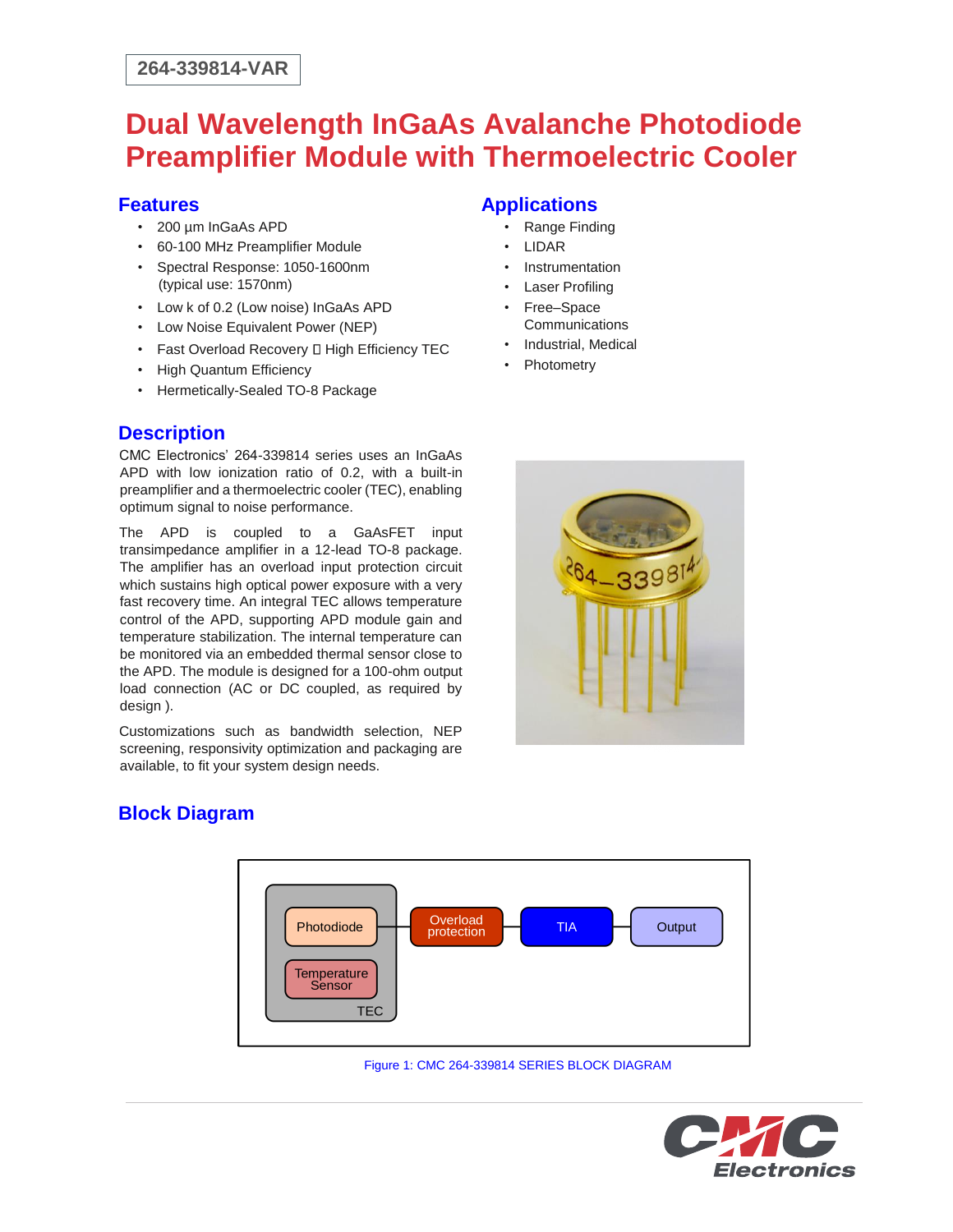## **Dual Wavelength InGaAs Avalanche Photodiode Preamplifier Module with Thermoelectric Cooler**

### **Electro-Optical Characteristics at T<sub>A</sub>=25 °C**

**Unless otherwise specified: V+=5V, V-=-5V, VR, RL=100Ω AC, Cooler OFF**  (Externally AC coupled through 4.7uF)

| <b>Parameter/Condition</b>                                                                                                                                                                                                              | Min.                     | Typ.                         | Max.              | Unit.                                                           |
|-----------------------------------------------------------------------------------------------------------------------------------------------------------------------------------------------------------------------------------------|--------------------------|------------------------------|-------------------|-----------------------------------------------------------------|
| Temperature Coefficient of $V_R$<br>APD dark current $(I_d) @ 25°C$                                                                                                                                                                     | 40                       | <b>NOTE 1</b><br>0.080<br>20 | 85<br>50          | V<br>$V$ /°C<br>nA                                              |
| Responsivity (R) 1570 nm, M=10                                                                                                                                                                                                          | $\overline{\phantom{a}}$ | 580                          |                   | kV/W                                                            |
| Noise Equivalent Power (NEP = $E_n/R$ )<br>1570 nm, Cooler OFF [Tcase=25°C]<br>1570 nm, Cooler OFF [Tcase=85°C]<br>1570 nm, Cooler ON [Tcase=85°C]                                                                                      |                          | 110<br>255<br>155            | 135<br>525<br>280 | $fW/\sqrt{Hz}$<br>$fW/\sqrt{Hz}$<br>$fW/\sqrt{Hz}$              |
|                                                                                                                                                                                                                                         | 60                       | 10<br>85                     | 100               | Ω<br><b>MHz</b>                                                 |
| Rise Time (10-90%)                                                                                                                                                                                                                      |                          | 6<br>6                       |                   | ns<br>ns                                                        |
| Linear Output Voltage Swing (Pulse)                                                                                                                                                                                                     | 1.5<br>$-0.75$           | 2.5<br>$-0.45$               | 4.0<br>$\Omega$   | V<br>V                                                          |
| Overload recovery for optical power input<br>signal of 1mW, 15ns pulse width:<br>$V_{out} - V_{out\_PrePulse} \rightarrow 300$ ns after pulse start<br>$V_{\text{out}} - V_{\text{out\_PrePulse}} \rightarrow 1.0$ us after pulse start |                          |                              | 250<br>50         | mV<br>mV                                                        |
| <b>Thermal Sensor</b><br>Accuracy (-55°C to +130°C)                                                                                                                                                                                     | ±1.5<br>±2.5             | 1.55<br>±0.4                 | ±4<br>±5          | $\vee$<br>$^{\circ}$ C (max)<br>$^{\circ}$ C (max)<br>$%$ (typ) |
| Thermoelectric Cooler (TEC)<br>Current<br>Voltage Drop (typical, for Reference Only)                                                                                                                                                    |                          | 0.6<br>0.7                   | 1.75<br>1.1       | A<br>V                                                          |
| <b>Hybrid Supply Current:</b><br>V-                                                                                                                                                                                                     |                          | 30<br>15                     | 40<br>20          | mA<br>mA                                                        |

Note: 1 - V<sub>R</sub> as specified on datasheet of each module.